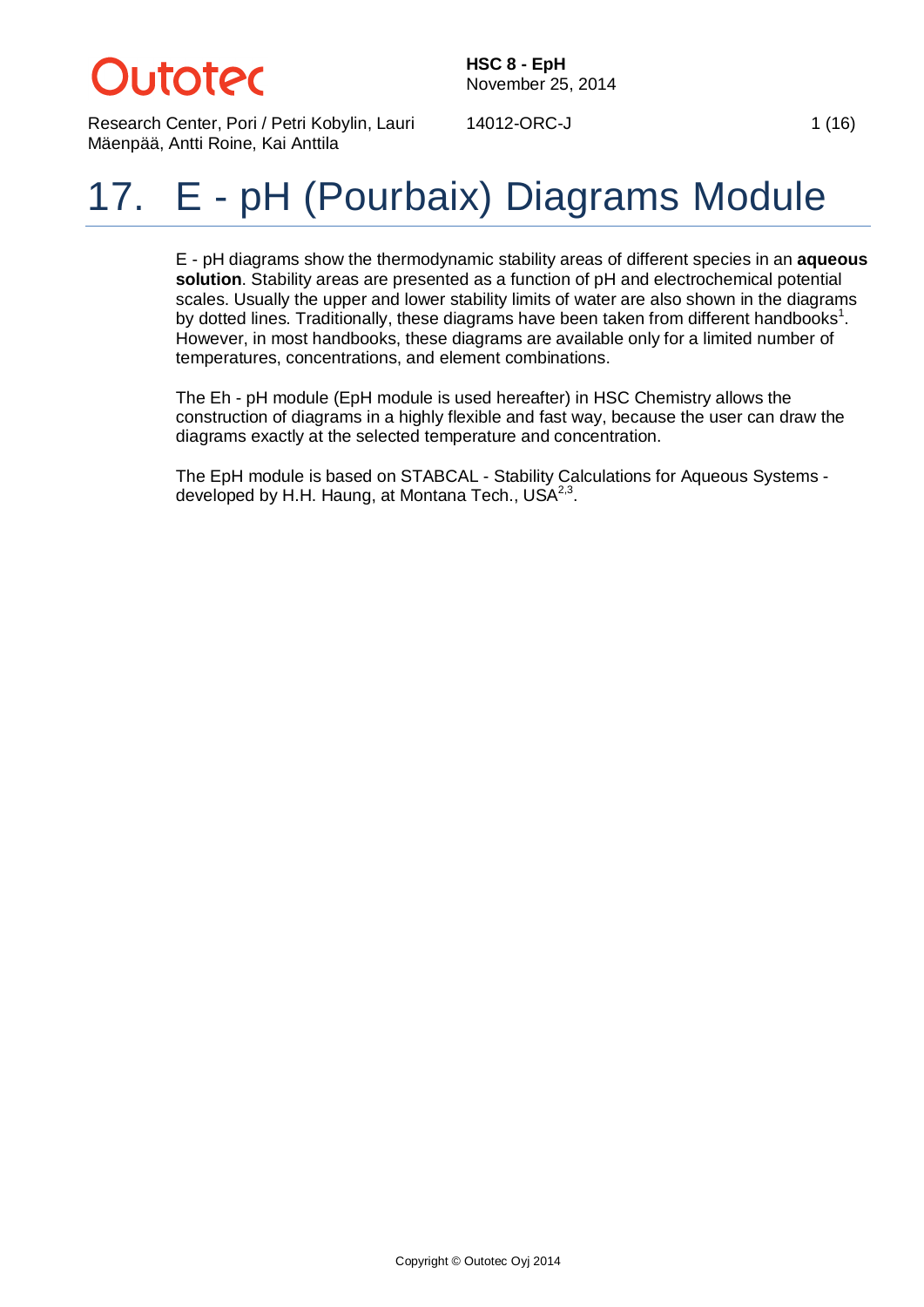

Research Center, Pori / Petri Kobylin, Lauri Mäenpää, Antti Roine, Kai Anttila

**HSC 8 - EpH** November 25, 2014

14012-ORC-J 2 (16)

## **17.1. Introduction**

E - pH diagrams are also known as Pourbaix Diagrams, after the author of the famous Pourbaix diagram handbook<sup>1</sup>. The simplest type of these diagrams is based on a chemical system consisting of one element and a water solution, for example, the Mn-H<sub>2</sub>O system. The system can contain several types of species, such as dissolved ions, condensed oxides, hydroxides, oxides, etc. The E - pH diagram shows the stability areas of these species in the redox potential-pH coordinates.

Usually the redox potential axis is based on the Standard Hydrogen Electrode (SHE) scale designated Eh, but other scales can also be used. The redox potential of the system represents its ability to change electrons. The system tends to remove electrons from the species when the potential is high  $(E > 0)$ . These conditions may exist near the anode in an electrochemical cell, but can also be generated with some oxidizing agents (Cu +  $H_2O_2$  = CuO + H<sub>2</sub>O). In reducing conditions, when the potential is low ( $E < 0$ ), the system is able to supply electrons to the species, for example, with a cathode electrode or with some reducing agents.

The pH of the system describes its ability to supply protons  $(H(+a))$  to the species. In acid conditions ( $pH < 7$ ), the concentration of protons is high and in caustic conditions ( $pH > 7$ ) the concentration of protons is low.

Usually, a large amount of different species exist simultaneously in the aqueous mixtures in fixed E - pH conditions. Pourbaix diagrams simplify this situation a lot by showing only the predominant species whose content is highest in each stability area. The lines in the diagrams represent the E - pH conditions where the content of the adjacent species is the same in the equilibrium state. However, these species always exist in small amounts on both sides of these lines and may have an effect on practical applications.

The lines in the diagrams can also be represented with chemical reaction equations. These reactions may be divided into three groups according to the reaction types:

- 1. **Horizontal lines**. These lines represent reactions that are involved with electrons, but are independent of pH. Neither H(+a) ions nor OH(-a) ions participate in these reactions.
- 2. **Diagonal lines** with either a positive or negative slope. These lines represent reactions that are involved with both electrons and H(+a)- and OH(-a) ions.
- 3. **Vertical lines**. These lines represent reactions that are involved either with H(+a)- or OH(-a) ions, but are independent of E. In other words, electrons do not participate in these reactions.

The chemical **stability area of the water** is shown in the E-pH diagrams by dotted lines. The upper stability limit of water is based on the potential when oxygen generation starts on the anode. It is specified by the reaction:

$$
2 H2O = O2(g) + 4 H(+a) + 4 e-
$$

The lower stability limit is based on hydrogen formation on the cathode. It is specified by the reaction:

$$
2 H(+a) + 2 e^- = H_2(g)
$$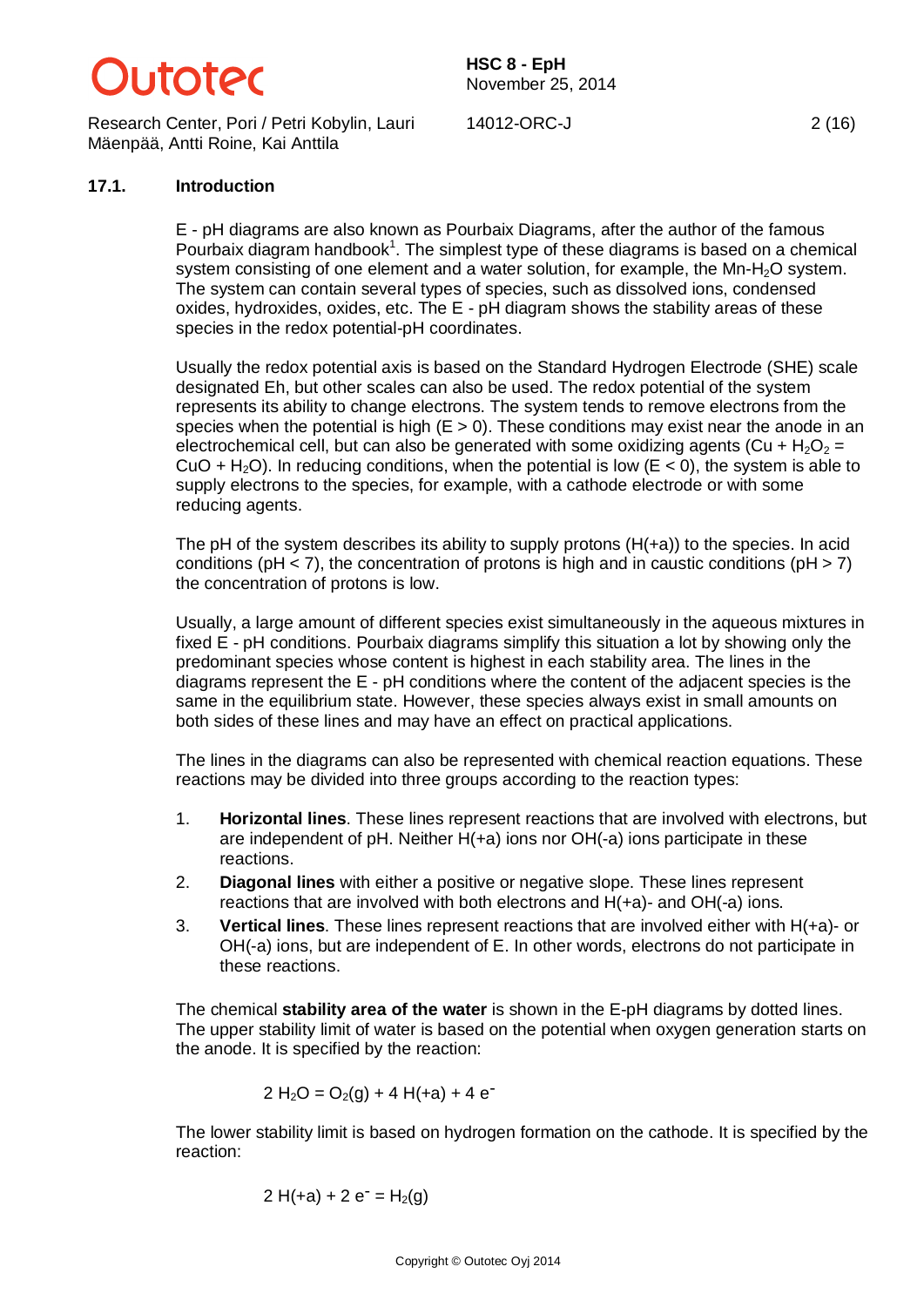## )**I** itater

**HSC 8 - EpH** November 25, 2014

Research Center, Pori / Petri Kobylin, Lauri Mäenpää, Antti Roine, Kai Anttila

14012-ORC-J 3 (16)

The construction of the diagrams with the HSC Chemistry EpH module is quite a simple task. However, several aspects must be taken into account when specifying the chemical system and analyzing the calculation results, for example:

- 1. **A basic knowledge** of chemistry, aqueous systems and electrochemistry or hydrometallurgy is always needed in order to draw the correct conclusions.
- 2. The EpH module carries out the calculations using **pure stoichiometric substances**. In practice, minerals may contain impurity elements and the composition may deviate slightly from the stoichiometric one.
- 3. There are always some **errors** in the basic thermochemical data of the species. This may have a significant effect on the results, especially if the chemical driving force of the reaction is small. Usually small differences between Pourbaix diagrams from different sources can be explained by the slightly different basic data used.
- 4. Sometimes data for all existing **species is not available** from the HSC database or from other sources. This will distort the results if the missing species are stable in the given conditions. The missing unstable species will have no effect on the results.
- 5. The EpH module does not take into account **the non-ideal** behavior **of aqueous solutions**. However, in many cases these ideal diagrams give a quite good idea of the possible reactions in aqueous solutions, especially if the driving force of the reactions is high.
- 6. Thermochemical calculations do not take into account the **speed of the reactions** (kinetics). For example, the formation of the SO4(-2a) ion may be a slow reaction. In these cases, metastable diagrams created by removing such species from the system may give more consistent results with experimental laboratory results.

Due to these limitations and assumptions, the HSC user must be very careful when drawing conclusions from E - pH diagrams. However, these diagrams can offer extremely valuable information when combining the results with experimental work and with a good knowledge of aqueous chemistry. There is no universal kinetic or thermochemical theory available that could entirely substitute traditional experimental laboratory work with pure theoretical calculation models.

More information on E - pH diagrams, calculation methods, and applications can be found in different handbooks, for example, from the Pourbaix Atlas<sup>1</sup>.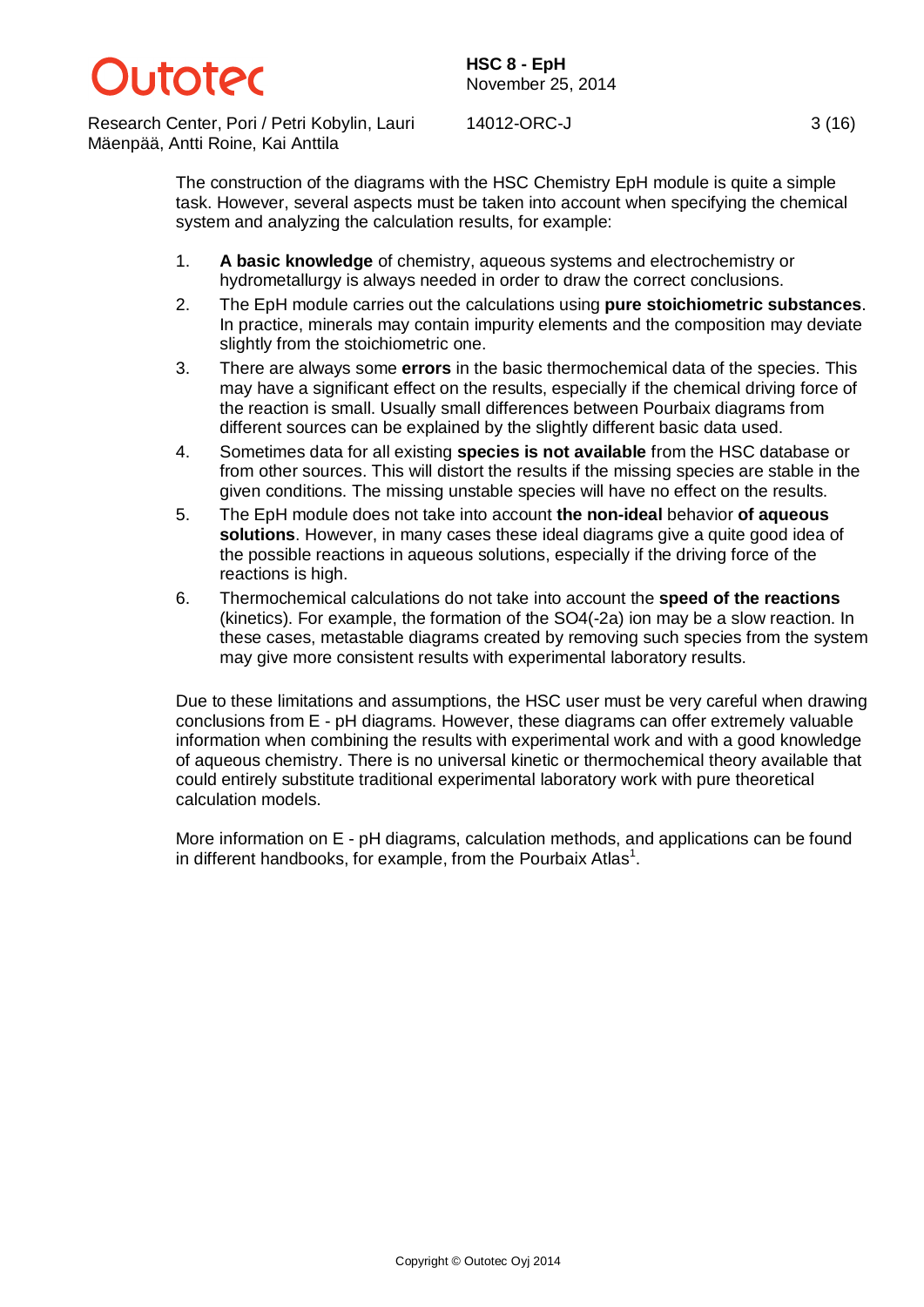# **Dutotec**

Research Center, Pori / Petri Kobylin, Lauri Mäenpää, Antti Roine, Kai Anttila

14012-ORC-J 4 (16)

#### **17.2. Chemical System Specifications**

| <b>Select Elements</b><br>Cm<br>Co |                                                                                                             | <b>Diagram Parameters</b>                                                                                            |                                                                                                                           |                                                                 |                                                                                            |                                                                                                                                                                                                                      |                                                                                                                          |
|------------------------------------|-------------------------------------------------------------------------------------------------------------|----------------------------------------------------------------------------------------------------------------------|---------------------------------------------------------------------------------------------------------------------------|-----------------------------------------------------------------|--------------------------------------------------------------------------------------------|----------------------------------------------------------------------------------------------------------------------------------------------------------------------------------------------------------------------|--------------------------------------------------------------------------------------------------------------------------|
|                                    |                                                                                                             |                                                                                                                      |                                                                                                                           |                                                                 |                                                                                            |                                                                                                                                                                                                                      |                                                                                                                          |
|                                    |                                                                                                             |                                                                                                                      |                                                                                                                           |                                                                 | <b>Select Species</b>                                                                      |                                                                                                                                                                                                                      |                                                                                                                          |
|                                    | Ho                                                                                                          | Os                                                                                                                   | Si                                                                                                                        | s                                                               |                                                                                            |                                                                                                                                                                                                                      |                                                                                                                          |
|                                    | I                                                                                                           | P                                                                                                                    | Sm                                                                                                                        | S(M)                                                            |                                                                                            |                                                                                                                                                                                                                      |                                                                                                                          |
| Cr                                 | In                                                                                                          | Pa                                                                                                                   | Sn                                                                                                                        | SO <sub>3</sub>                                                 |                                                                                            |                                                                                                                                                                                                                      |                                                                                                                          |
| Cs                                 | Ir                                                                                                          | Pb                                                                                                                   | Sr                                                                                                                        | SO3(B)                                                          |                                                                                            |                                                                                                                                                                                                                      |                                                                                                                          |
| Cu                                 | κ                                                                                                           | Pd                                                                                                                   | Ta                                                                                                                        | SO3(G)                                                          |                                                                                            |                                                                                                                                                                                                                      |                                                                                                                          |
| Dy                                 | Кr                                                                                                          | Pm                                                                                                                   | Tb                                                                                                                        | $Cu(+a)$                                                        |                                                                                            |                                                                                                                                                                                                                      |                                                                                                                          |
| Er                                 | La                                                                                                          | Po                                                                                                                   | Tc                                                                                                                        |                                                                 | $Cu(+2a)$                                                                                  |                                                                                                                                                                                                                      |                                                                                                                          |
| Es                                 | Li                                                                                                          | Pr                                                                                                                   | Te                                                                                                                        |                                                                 | $CuO2(-2a)$                                                                                |                                                                                                                                                                                                                      |                                                                                                                          |
| Εu                                 | Lu                                                                                                          | Pt                                                                                                                   | Th.                                                                                                                       |                                                                 | $CuOH(+a)$                                                                                 |                                                                                                                                                                                                                      |                                                                                                                          |
| F                                  | Mg                                                                                                          | Pu                                                                                                                   | Tì.                                                                                                                       |                                                                 | Cu(OH)3(-a)                                                                                |                                                                                                                                                                                                                      |                                                                                                                          |
|                                    |                                                                                                             |                                                                                                                      |                                                                                                                           |                                                                 |                                                                                            |                                                                                                                                                                                                                      |                                                                                                                          |
|                                    |                                                                                                             |                                                                                                                      |                                                                                                                           |                                                                 |                                                                                            |                                                                                                                                                                                                                      |                                                                                                                          |
|                                    |                                                                                                             |                                                                                                                      |                                                                                                                           |                                                                 |                                                                                            |                                                                                                                                                                                                                      |                                                                                                                          |
|                                    |                                                                                                             |                                                                                                                      |                                                                                                                           |                                                                 |                                                                                            |                                                                                                                                                                                                                      |                                                                                                                          |
|                                    |                                                                                                             |                                                                                                                      |                                                                                                                           |                                                                 |                                                                                            |                                                                                                                                                                                                                      |                                                                                                                          |
|                                    |                                                                                                             |                                                                                                                      |                                                                                                                           |                                                                 |                                                                                            |                                                                                                                                                                                                                      |                                                                                                                          |
|                                    |                                                                                                             |                                                                                                                      |                                                                                                                           |                                                                 |                                                                                            |                                                                                                                                                                                                                      |                                                                                                                          |
|                                    |                                                                                                             |                                                                                                                      |                                                                                                                           |                                                                 |                                                                                            |                                                                                                                                                                                                                      |                                                                                                                          |
|                                    |                                                                                                             |                                                                                                                      |                                                                                                                           |                                                                 |                                                                                            |                                                                                                                                                                                                                      |                                                                                                                          |
|                                    |                                                                                                             |                                                                                                                      |                                                                                                                           |                                                                 |                                                                                            |                                                                                                                                                                                                                      |                                                                                                                          |
|                                    |                                                                                                             |                                                                                                                      |                                                                                                                           |                                                                 |                                                                                            |                                                                                                                                                                                                                      |                                                                                                                          |
|                                    |                                                                                                             |                                                                                                                      |                                                                                                                           |                                                                 |                                                                                            |                                                                                                                                                                                                                      |                                                                                                                          |
|                                    |                                                                                                             |                                                                                                                      |                                                                                                                           |                                                                 |                                                                                            |                                                                                                                                                                                                                      |                                                                                                                          |
|                                    |                                                                                                             |                                                                                                                      |                                                                                                                           |                                                                 |                                                                                            |                                                                                                                                                                                                                      |                                                                                                                          |
|                                    |                                                                                                             |                                                                                                                      |                                                                                                                           |                                                                 |                                                                                            |                                                                                                                                                                                                                      |                                                                                                                          |
|                                    |                                                                                                             |                                                                                                                      |                                                                                                                           |                                                                 |                                                                                            |                                                                                                                                                                                                                      |                                                                                                                          |
|                                    |                                                                                                             |                                                                                                                      |                                                                                                                           |                                                                 |                                                                                            |                                                                                                                                                                                                                      |                                                                                                                          |
|                                    |                                                                                                             |                                                                                                                      |                                                                                                                           |                                                                 |                                                                                            |                                                                                                                                                                                                                      |                                                                                                                          |
|                                    |                                                                                                             |                                                                                                                      |                                                                                                                           |                                                                 |                                                                                            |                                                                                                                                                                                                                      |                                                                                                                          |
|                                    |                                                                                                             |                                                                                                                      |                                                                                                                           |                                                                 |                                                                                            | РC                                                                                                                                                                                                                   |                                                                                                                          |
|                                    |                                                                                                             |                                                                                                                      |                                                                                                                           |                                                                 |                                                                                            |                                                                                                                                                                                                                      |                                                                                                                          |
|                                    |                                                                                                             |                                                                                                                      |                                                                                                                           |                                                                 |                                                                                            |                                                                                                                                                                                                                      | Ξ                                                                                                                        |
|                                    |                                                                                                             |                                                                                                                      |                                                                                                                           |                                                                 |                                                                                            |                                                                                                                                                                                                                      |                                                                                                                          |
| Cu<br>S                            |                                                                                                             |                                                                                                                      |                                                                                                                           |                                                                 |                                                                                            |                                                                                                                                                                                                                      |                                                                                                                          |
|                                    |                                                                                                             |                                                                                                                      |                                                                                                                           |                                                                 |                                                                                            |                                                                                                                                                                                                                      |                                                                                                                          |
|                                    |                                                                                                             |                                                                                                                      |                                                                                                                           |                                                                 |                                                                                            |                                                                                                                                                                                                                      |                                                                                                                          |
|                                    |                                                                                                             |                                                                                                                      |                                                                                                                           |                                                                 |                                                                                            |                                                                                                                                                                                                                      |                                                                                                                          |
|                                    |                                                                                                             |                                                                                                                      |                                                                                                                           |                                                                 |                                                                                            |                                                                                                                                                                                                                      |                                                                                                                          |
|                                    |                                                                                                             |                                                                                                                      |                                                                                                                           |                                                                 |                                                                                            |                                                                                                                                                                                                                      |                                                                                                                          |
|                                    |                                                                                                             |                                                                                                                      |                                                                                                                           |                                                                 |                                                                                            |                                                                                                                                                                                                                      |                                                                                                                          |
|                                    |                                                                                                             |                                                                                                                      |                                                                                                                           |                                                                 | Draw                                                                                       | Сu                                                                                                                                                                                                                   |                                                                                                                          |
|                                    | Fe:<br>Fm<br>Fr.<br>Ga<br>Gd<br>Ge<br>н<br>He<br>Ηf<br>Hg<br>Gases<br>Gas Ions<br>Liquids<br><b>Outotec</b> | Mn<br>Mo<br>N<br>Na<br>Nb<br>Νi<br>0<br>Search Mode<br>Condensed<br>Aqueous Ions<br>Temperature:<br>Element<br>Table | Ra<br>Rb<br>Re<br>Rh<br>Rn<br>Nd<br>Ru<br>s<br>Ne<br>Sb.<br>Np.<br>Sc<br>Se<br><b>Aqueous Neutrals</b><br>Create new page | Π<br>Tm<br>U<br>V<br>W<br>Xe<br>Υ<br>Yb<br>Zn<br>Zr<br>Combiner | 25.00<br>Molality<br>mol/kg H2O<br>1.00E+00<br>1.00E+00<br>Show predominance areas of ions | $Cu2OH(+3a)$<br>$HCuO2(-a)$<br>$HS(-a)$<br>$HS2(-a)$<br>$HS3(-a)$<br>$HS4(-a)$<br>$HS5(-a)$<br>$HS6(-a)$<br>$HSO3(-a)$<br>$HSO4(-a)$<br>$HSO5(-a)$<br>HS2O3(-a)<br>$HS2O4(-a)$<br>$HS2O5(-a)$<br>Parameters and Axes | Cu(OH)4(-2a)<br>$Cu2(OH)2(+2a)$<br>Cu3(OH)4(+2a)<br>Select All<br>Pressure<br>bar<br>1.00E+00<br>1.00E+00<br>Show colors |

**Fig. 1.** Selecting elements and species for the E - pH diagram.

The EpH Diagram selection in the HSC main menu will show the EpH form, **Fig. 1**. The user must specify the chemical system which will be used to calculate the diagram in this form. Let us assume that the system contains Cu, S, and  $H<sub>2</sub>O$ . The following steps should be specified in order to create the diagram: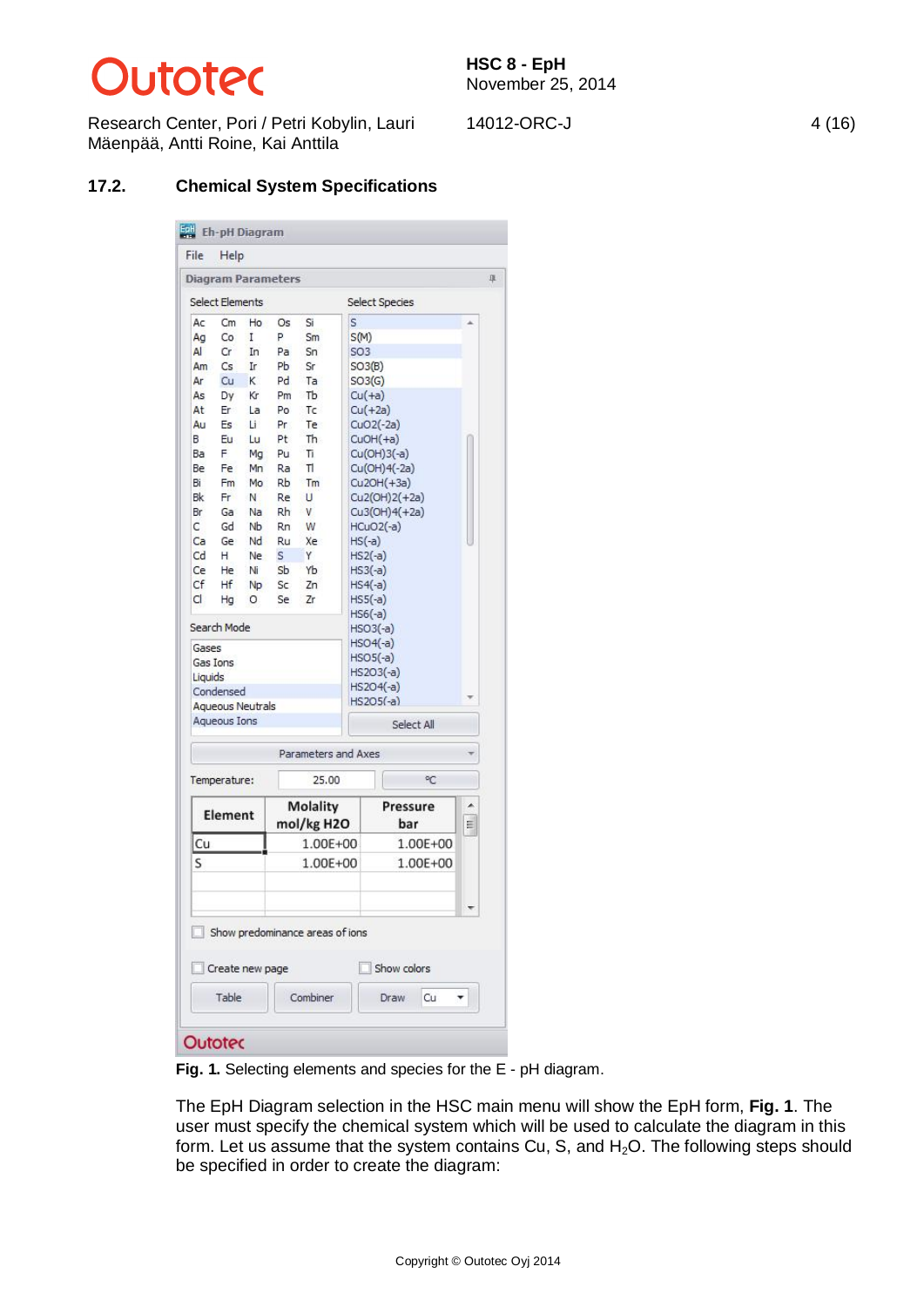

Research Center, Pori / Petri Kobylin, Lauri Mäenpää, Antti Roine, Kai Anttila

14012-ORC-J 5 (16)

- 
- 1. **Select Elements**: Select one or more elements from the list. The element chosen first will be used as the "main" element in the first diagram, i.e. all species, which are shown in the diagram, will contain this element. The user can easily change the main element selection later on in the diagram form, see **Fig. 3**. **Cu** has been selected in this example, but **S** may be selected as the main element by pressing **S** in **Fig. 3**. Up to 7 elements can be selected but it is recommended to use fewer, because a large amount of elements and species increases calculation time and could cause some other problems. **S** has been selected in this example. **Note**: It is not necessary to select **H** and **O**, because these are always automatically included.
- 2. **Search Mode**: This selection specifies the type of species which will be collected from the database. It is recommended to use the default selections. **Note**: *Condensed* = solid substances, *Aqueous Neutrals* = dissolved species without charge, *Aqueous Ions* = dissolved ions, *Gases* = gaseous species without charge, *Gas Ions* = gaseous ions, and *Liquids* = liquid species.
- 3. **Select Species**: Usually you can select all species for the diagram by pressing **All**. In some cases, however, it is useful to remove unnecessary species from the system. This will decrease calculation time and simplify the diagrams. Note: A) By pressing simultaneously the **Ctrl key** and clicking with the mouse it is easy to make any kind of selection. B) By double clicking the species it is possible to see more information on the species. Load CUS25.eph8 file to see the selected species of this example.

The selection of species is the most critical step in the EpH calculation specifications. For kinetic reasons the formation especially of large molecules may take quite a long time in aqueous solutions. For example, the formation of large polysulfide, sulfate, etc. molecules (S4O6(-2a), HS2O6(-a), HS7O3(-a), ...) may take quite a while. If these are included in the chemical system then they may easily consume all the sulfur and the formation of simple sulfides (AqS,  $Cu<sub>2</sub>S$ , ...) will decrease due to the lack of sulfur. Therefore in some cases large molecules should be rejected from the chemical system.

The data on some species may also be unreliable, especially if the reliability class of the species in the database is not 1. Such species may be rejected from the chemical system. Note also that it is not recommended to use species with the (ia) suffix, see Chapter 28 (section 28.4.) for details.

- 4. **Temperature**: The user must specify at least one temperature for the diagram. Up to four temperatures may be specified in order to draw combined diagrams, which show the effect of temperature. The temperatures 25, 50, 75, and 100 °C have been selected in this example, **Fig. 1** and **Fig. 2**.
- 5. **Criss-Cobble**: This option enables HSC to extrapolate the heat capacity function of the aqueous species if this data is not given in the database<sup>4</sup>, see Chapter 28 (28.4.)
- 6. Press **Import Data**: This option selects data for calculation.
- 7. **Draw**: Pressing the Table button will show the Diagram specification form, see section 17.3. and **Fig. 2**. By pressing **Draw** in **Fig. 2** you will see the default diagram.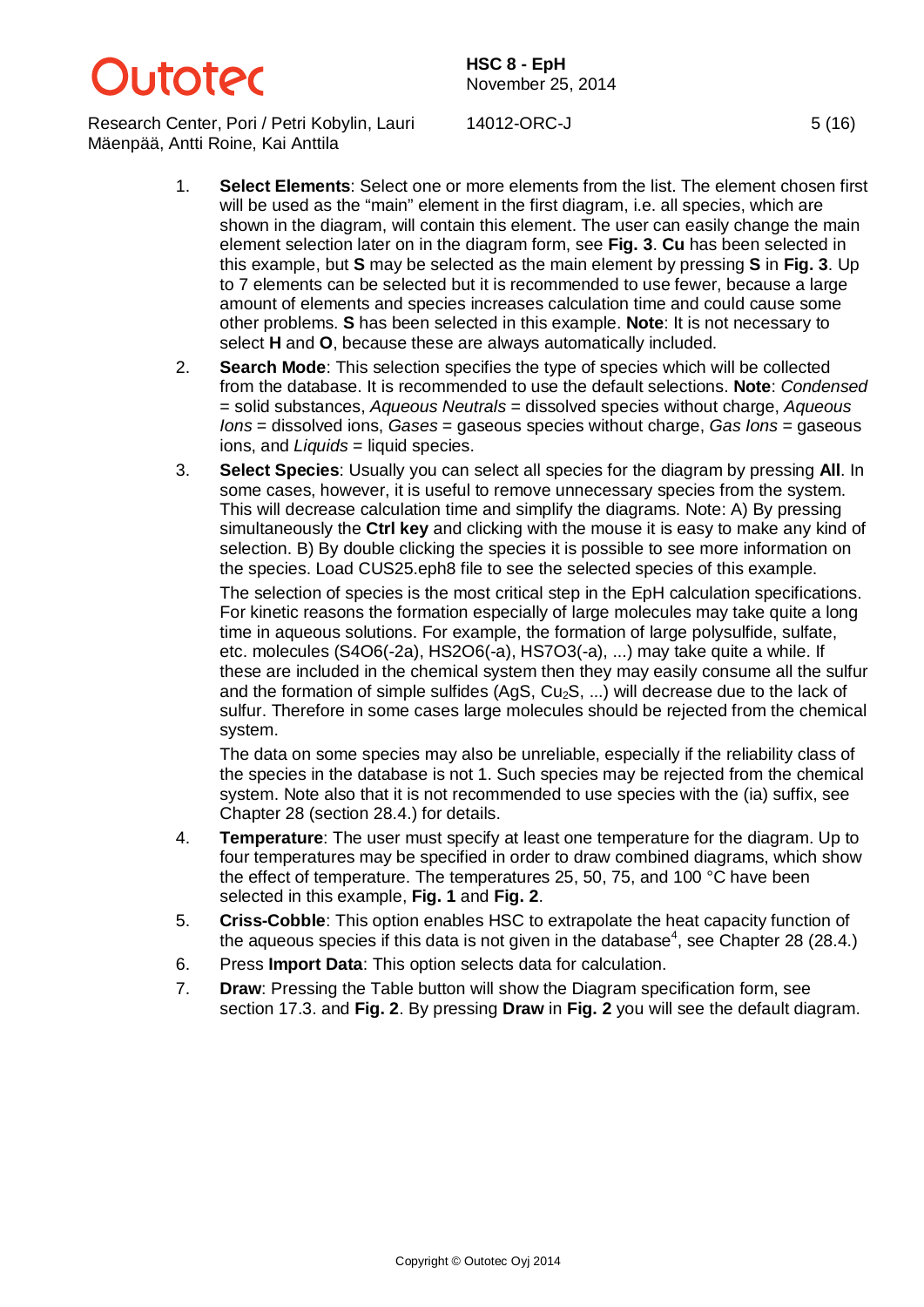# **Litater**

Research Center, Pori / Petri Kobylin, Lauri Mäenpää, Antti Roine, Kai Anttila

## **17.3. E - pH Diagram Menu**

|                | $\overline{A}$              | B                         | $\mathsf{C}$ | D        | E                     | F.                   | G                         |
|----------------|-----------------------------|---------------------------|--------------|----------|-----------------------|----------------------|---------------------------|
| $\mathbf{1}$   | Cu - S - System at 25.00 °C |                           |              |          |                       |                      |                           |
| $\overline{2}$ | Elements                    | Molality                  | Pressure     |          | Temperature           | 25.000 °C            |                           |
| 3              | Cu                          | 1.00E+00                  | 1.00E+00     |          | Show Colors:          | FALSE                |                           |
| $\overline{a}$ | S.                          | 1.00E+00                  | 1.00E+00     |          | Dielectric Coi 78.382 |                      |                           |
| 5              |                             |                           |              |          | DeltaG of H2          | $-56.678$            |                           |
| 6              |                             |                           |              |          | Davies Metho          | FALSE                |                           |
| $\overline{7}$ |                             |                           |              |          | Ion Strength: 0.000   |                      |                           |
| 8              |                             |                           |              |          | Connection F 1.000    |                      |                           |
| 9              |                             |                           |              |          | Criss Cobble:         | FALSE                |                           |
| 10             |                             |                           |              |          | Max Eh                | $-2.000$             |                           |
| 11             |                             |                           |              |          | Max Eh:               | 2.000                |                           |
| 12             |                             |                           |              |          | Min pH:               | 0.000                |                           |
| 13             | Potential Scale:            | 1.000                     |              |          | Max pH:               | 14.000               |                           |
| 14             | Search modes:               | Condensed;Aqueous Ions    |              |          | Show Predon           | FALSE                |                           |
| 15             |                             |                           |              |          |                       |                      |                           |
| 16             | <b>Species</b>              | <b>DeltaG</b><br>kcal/mol | Area<br>no   | X1<br>pH | Y1<br>$\mathsf{v}$    | X <sub>2</sub><br>pH | <b>Y2</b><br>$\mathsf{v}$ |
| 17             | Cu                          | 0.000                     |              |          |                       |                      |                           |
| 18             | Cu(FCC)                     | 0.003                     |              |          |                       |                      |                           |
| 19             | CuO                         | $-30.974$                 |              |          |                       |                      |                           |
| 20             | CuO(T)                      | $-30.563$                 |              |          |                       |                      |                           |
| 21             | Cu <sub>2O</sub>            | $-35.335$                 |              |          |                       |                      |                           |
|                | 22 Cu(OH)2                  | $-89.079$                 |              |          |                       |                      |                           |

**Fig. 2.** Default values for the E - pH diagram (**Table** button).

The EpH diagram menu shows a summary of the chemical system specifications as well as the selected default values for the diagram. The fastest way to go forward is to accept all the default values and press **Draw** for simple E - pH diagram. Usually at the beginning, there is no need for modifications to the default values. However, it is important to understand the meaning of these settings because they may have a strong effect on the diagram. The details of the diagram menu options are explained in the following paragraphs.

## **1. File Open**

The EpH module can also be used as an independent application; in these cases the data for the diagram may be read from \*.eph8 files by pressing File Open. *Normally the system specifications are automatically transferred from the system specification sheet to the diagram menu*, **Fig. 2**.

The calculation results may be saved in a \*.eph8 file by selecting Save from the file menu and loaded back by selecting Open from the file menu, which causes the diagram to be automatically recalculated.

## **2. Species and** '**G-data workbook**

The selected species and calculated  $\Delta G$ -data based on the enthalpy, entropy, and heat capacity values of the HSC database is shown in the Species sheet of the diagram workbook, **Fig. 2**. The species are arranged according to elements and species type. The user can modify the  $\Delta G$ -data as well as adding or removing species in this sheet. The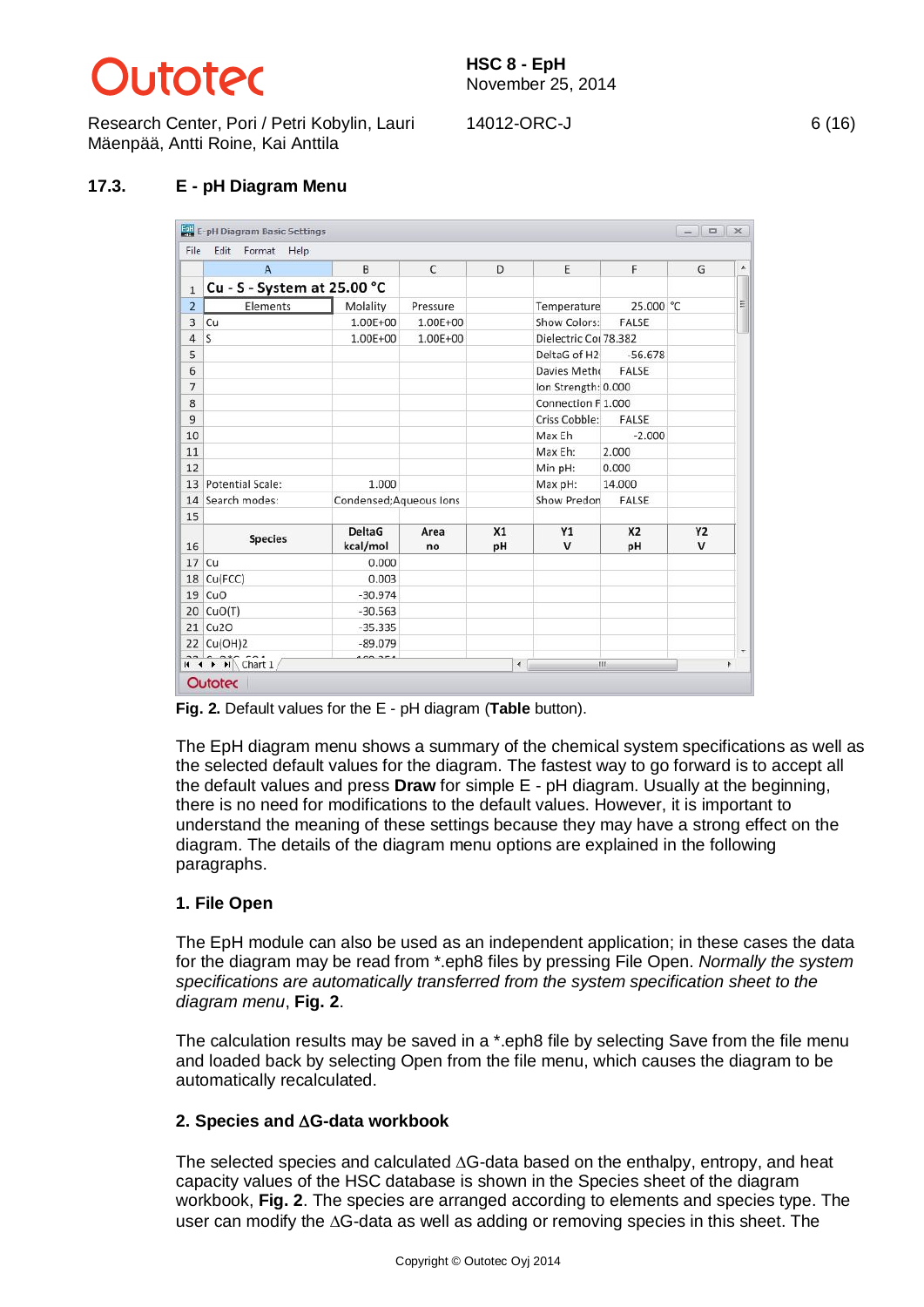

Research Center, Pori / Petri Kobylin, Lauri Mäenpää, Antti Roine, Kai Anttila

14012-ORC-J 7 (16)

Species sheet makes it possible to use data and species which cannot be found in the HSC database, for example:

The published Pourbaix diagrams are often based on  $\Delta G$ -data which is given in the original papers. This  $\Delta G$ -data can be used in the Species sheet to replace the default values based on the HSC database, if required. Note that these  $\Delta G$ -values can also be calculated from the standard potential values using Equation (1):

$$
\Delta G = -n \cdot F \cdot E \tag{1}
$$

where n is the charge transferred in the cell reaction, F is the Faraday constant (23045  $cal(V/mol)$ ), and E is the standard electrode potential in volts. Note: Give  $\Delta G$ -data for the selected temperatures; usually these values are only available at 25 °C.

Sometimes all the necessary species are not available in the HSC database. These missing species can be added to the chemical system specification if the user has the  $\Delta G$ -values or chemical potential data for these species. The new species may be added by inserting an empty row with Insert Row and typing formula and  $\Delta G$ -values in this row.

The new species can be inserted into any location, but it is recommended to add the same type of species sequentially, because it makes the list easier to read and update. Note: A) Do not insert any new elements, new elements must be added in the EpH element selection window, **Fig. 1**. B) *Please do not create empty rows*.

In some cases it is necessary to remove certain species from the system, e.g. if some kinetic barriers are found to slow down the reaction rate in the experiments. Such species can be removed using Delete Row.

The Labels and Lines sheets are for the program's internal use and it is not necessary to make any modifications to these sheets. The Labels sheet contains format data for the labels such as; text, area number, coordinates, font name and properties, and label visibility and orientation. The Lines sheet contains format data of the equilibrium lines of the diagram: Species names, line area numbers, line endpoint coordinates, and line properties.

#### **3. Temperature**

Pourbaix diagrams are drawn at a constant temperature. The user must select one temperature for the diagram from the list of temperatures, **Fig. 2**. The actual temperature values can only be changed from the system specification form, **Fig. 1**. No temperature selection is needed here for the Combined diagrams.

The default  $\Delta G$ -values in the Species sheet are calculated at the given temperatures.

#### **4. Other parameters**

The default values for the Dielectric Constant and  $\Delta G$  of H<sub>2</sub>O are automatically calculated on the basis of the selected temperature and pressure. The calculation of Dielectric Constant is based on experimental values<sup>5</sup> and water vapor pressure<sup>6</sup>, which are valid from 0 to 373 °C, and from 1 to 5000 bar. Outside this range the Dielectric Constant will be extrapolated.

The Ion Strength and Correction Factor constants are automatically calculated by the program and usually they do not need to be modified by the user.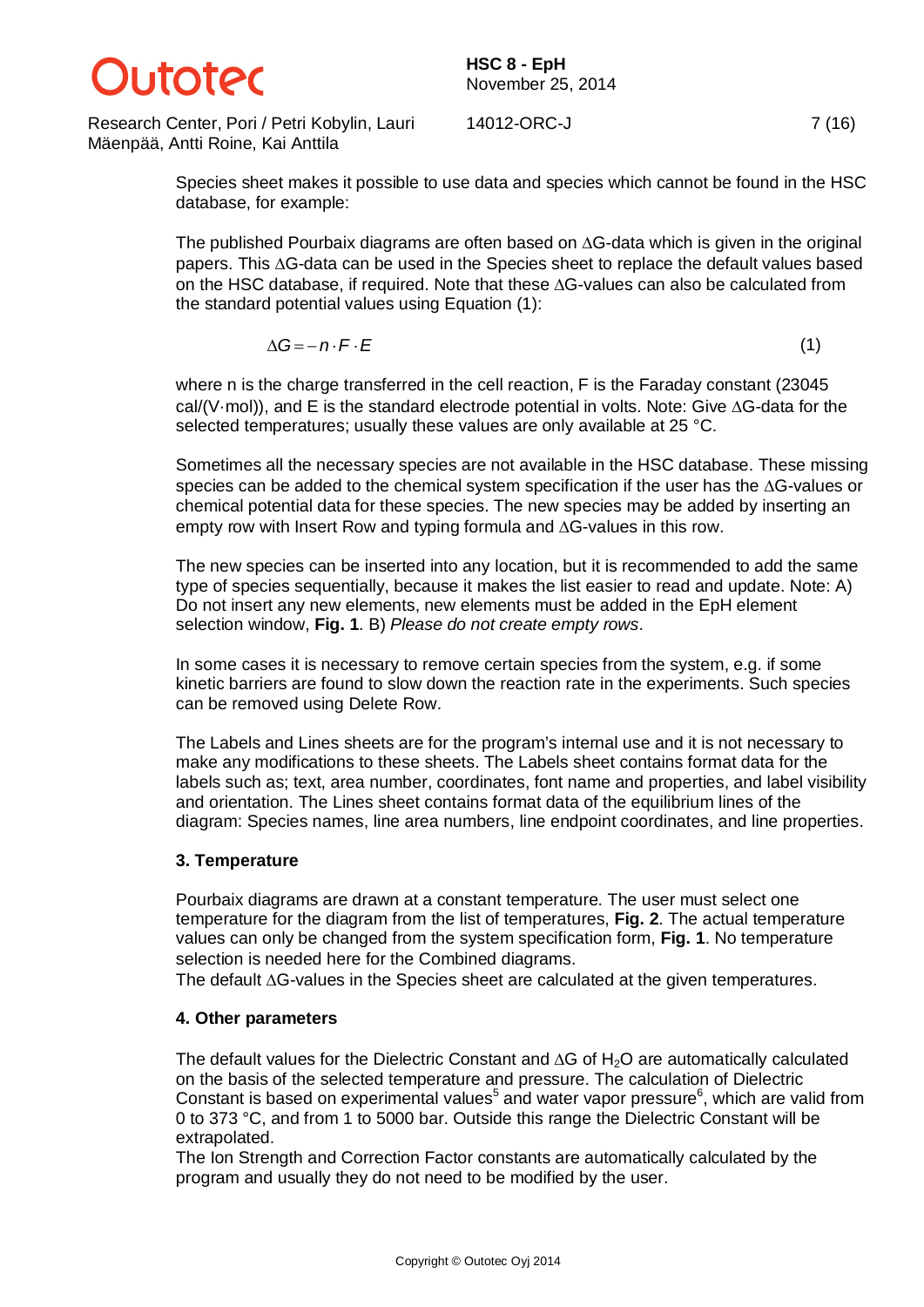

Research Center, Pori / Petri Kobylin, Lauri Mäenpää, Antti Roine, Kai Anttila

14012-ORC-J 8 (16)

#### **5. Potential and pH scale ranges**

The user may change the default range (Max Eh and Min Eh) for the potential scale as well as the range of the pH scale (Max pH and Min pH). The scale settings can also be changed by clicking the x- or y-axis on the diagram form. The minimum difference between Min and Max values is 0.2 and there is no upper limit for the difference.

#### **6. Molality and Pressure**

The diagrams are calculated using constant molalities (concentrations) for all the elements. The default values may be changed in the table in the bottom right corner of the diagram menu, see **Fig. 2**. Molality values are given in mol/kg H<sub>2</sub>O units.

The total pressure of the system is also given in the Molality table. The EpH module uses the maximum value given in the Pressure column as the chemical system total pressure. It is not possible to select a smaller pressure value than the water vapor pressure at the selected temperature. In other words, the total pressure must always be bigger than the water vapor pressure at the selected temperature. The default value for the pressure is 1 bar.

#### **7. Show Predominance Areas of Ions**

Selecting Show Predominance Areas of Ions causes the EpH module to calculate two diagrams for the same system. The first one is a normal E - pH diagram with all species, and the second one is the predominance diagram with only aqueous species. Both diagrams are drawn into the same figure; the first diagram in black and the second one in blue. This option is recommended for use only with normal E - pH diagrams (see section 17.4.).

#### **8. Draw and Combiner Buttons**

Draw starts the calculations and automatically shows the normal Pourbaix diagram. Combiner will show one more menu for combined diagram specifications; see section 17.5. for further details. This is not yet implemented in HSC 8.

#### **9. Other options**

The Chart may be printed clicking Print. Data table can be printed by clicking Table and selecting Print from the file menu.

Edit Copy provides normal copy and paste operations, Edit Copy All copies all three sheets to the clipboard. The worksheet layout may be changed using the Format menu, which contains dialogs for column width, row height, font, alignment, and number formats.

Press Exit or select File Exit when you want to return to the system specifications form, **Fig. 1**. The Help menu opens the HSC Help dialog.

## **10. Example of Normal Pourbaix Diagrams (Cu-S-H2O system)**

Accept all the default values and press Draw.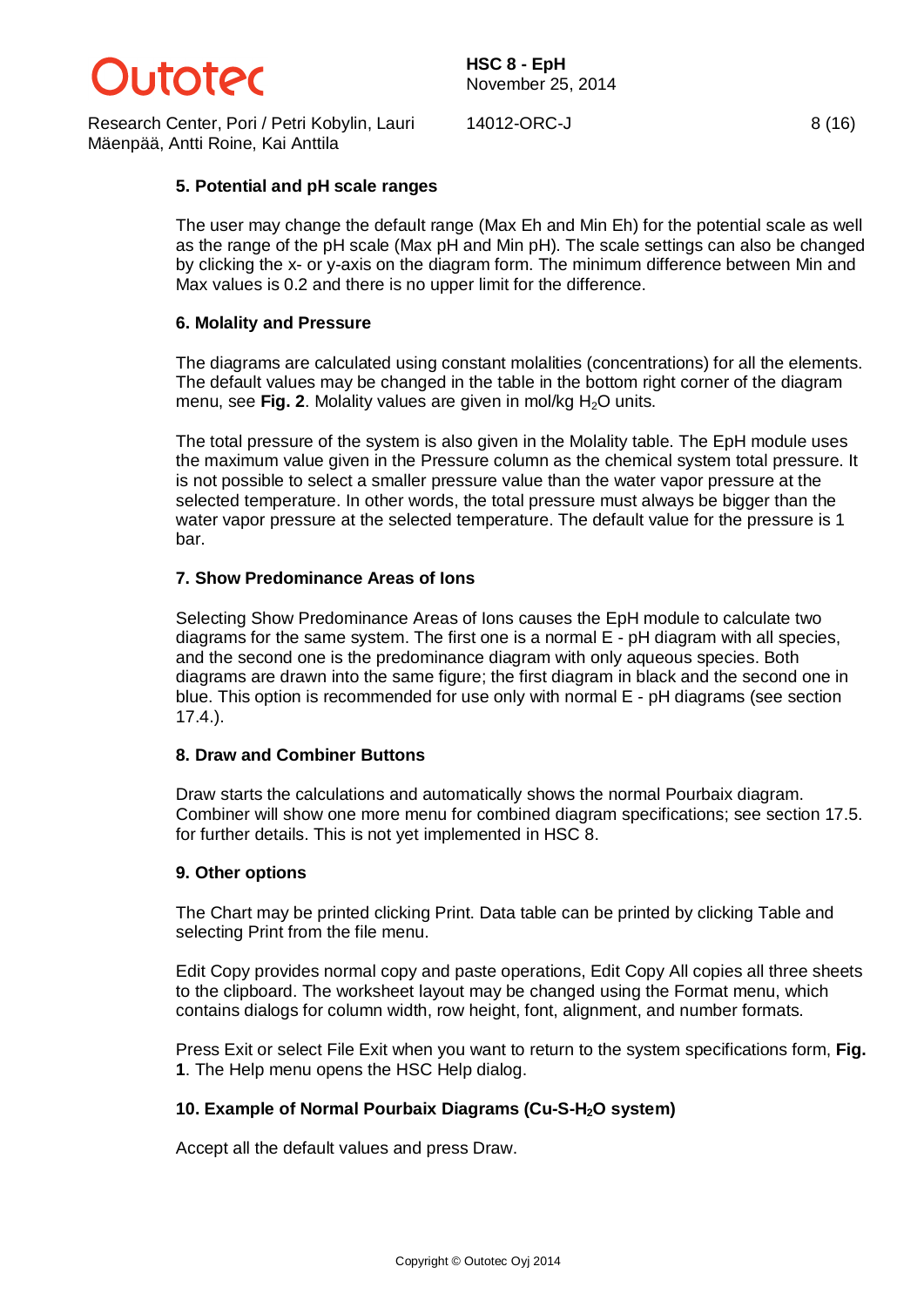

Research Center, Pori / Petri Kobylin, Lauri Mäenpää, Antti Roine, Kai Anttila

14012-ORC-J 9 (16)

#### **17.4. Normal E - pH Diagrams**

The calculated E - pH diagrams are shown in **Fig. 3**. In the Diagram window it is possible, for example, to modify the layout and format of the diagram. The solid black lines show the stability areas of the most stable species on the pH and E scales. The dotted black lines show the upper and lower stability areas of water, see section 17.1. The stability areas of ions are shown by a blue dotted line if the **"Show Predominance Areas of Ions**" option has been selected, see **Fig. 2**.

#### **1. Main Elements**

*The E - pH diagrams show only the species that contain the selected main element*. The default main element (Cu) must be selected in the system specification form, **Fig. 1**. However, the active main element can easily be changed in the diagram form by selecting Element inside **Draw** button, see **Fig. 3**. for the Cu-S-H2O diagram and **Fig. 4** for the S-Cu-H<sub>2</sub>O diagram. Usually it is useful to check all the diagrams with different main elements to get a better idea of the equilibria.

#### **2. Labels and Lines**

The EpH module locates the area labels automatically on the widest point of the stability areas. You can easily **relocate** the labels by dragging them with the mouse cursor if necessary. The text of the labels and headings can be **modified** by inserting the cursor into the correct location within the text row and then starting to type. You can start the **Label Format** dialog by double clicking the label. This dialog makes it possible to change text and lines properties, such as font, type, size, line width, color, etc.

Note that you cannot delete the default labels, but you can hide these labels by removing all the text from the label.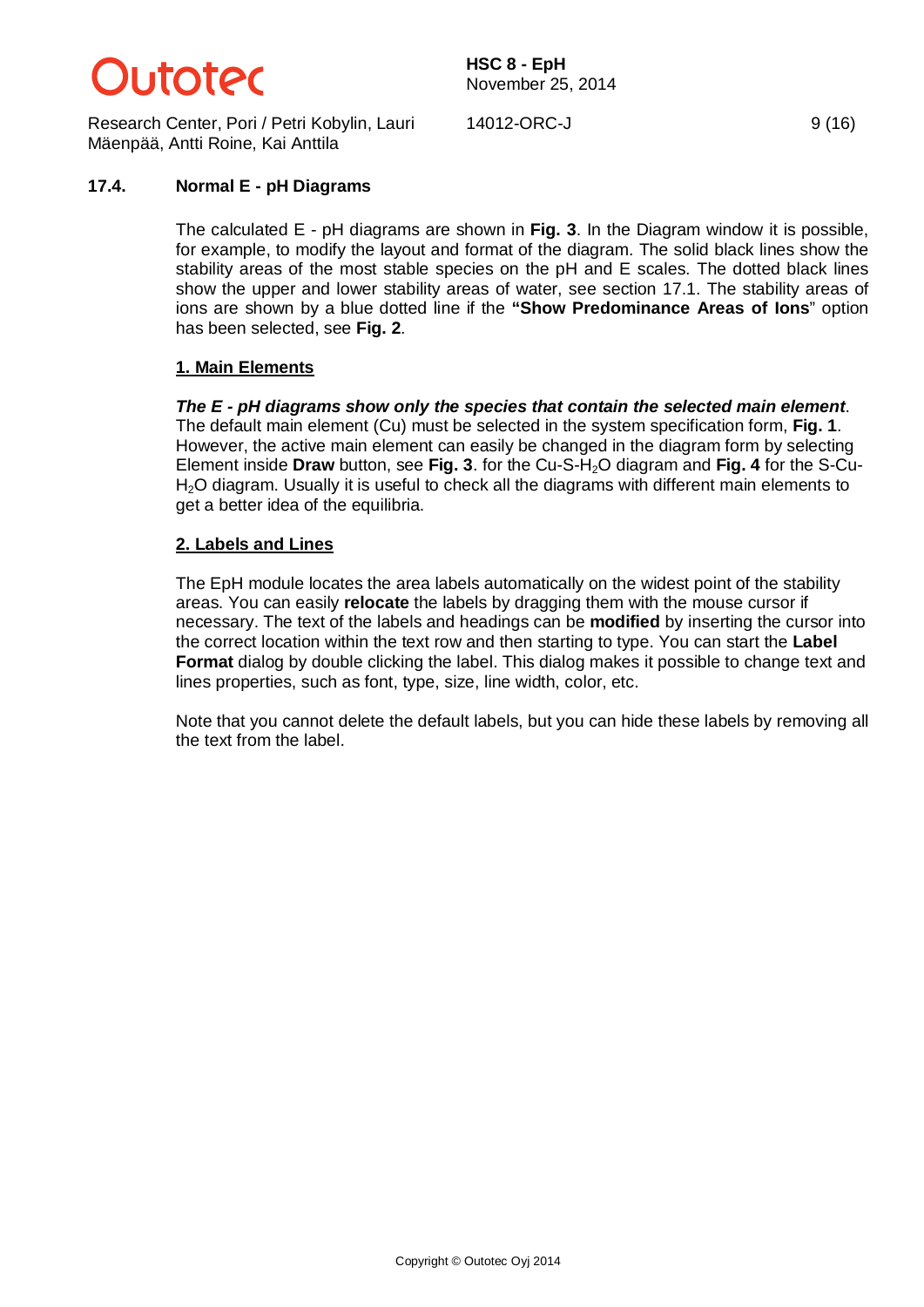

Research Center, Pori / Petri Kobylin, Lauri Mäenpää, Antti Roine, Kai Anttila

14012-ORC-J 10 (16)



**Fig. 3.** E - pH diagram of Cu-S-H2O system at 25 °C using Cu as the main element. The molalities of Cu and S are 1 mol/kg  $H_2O$ .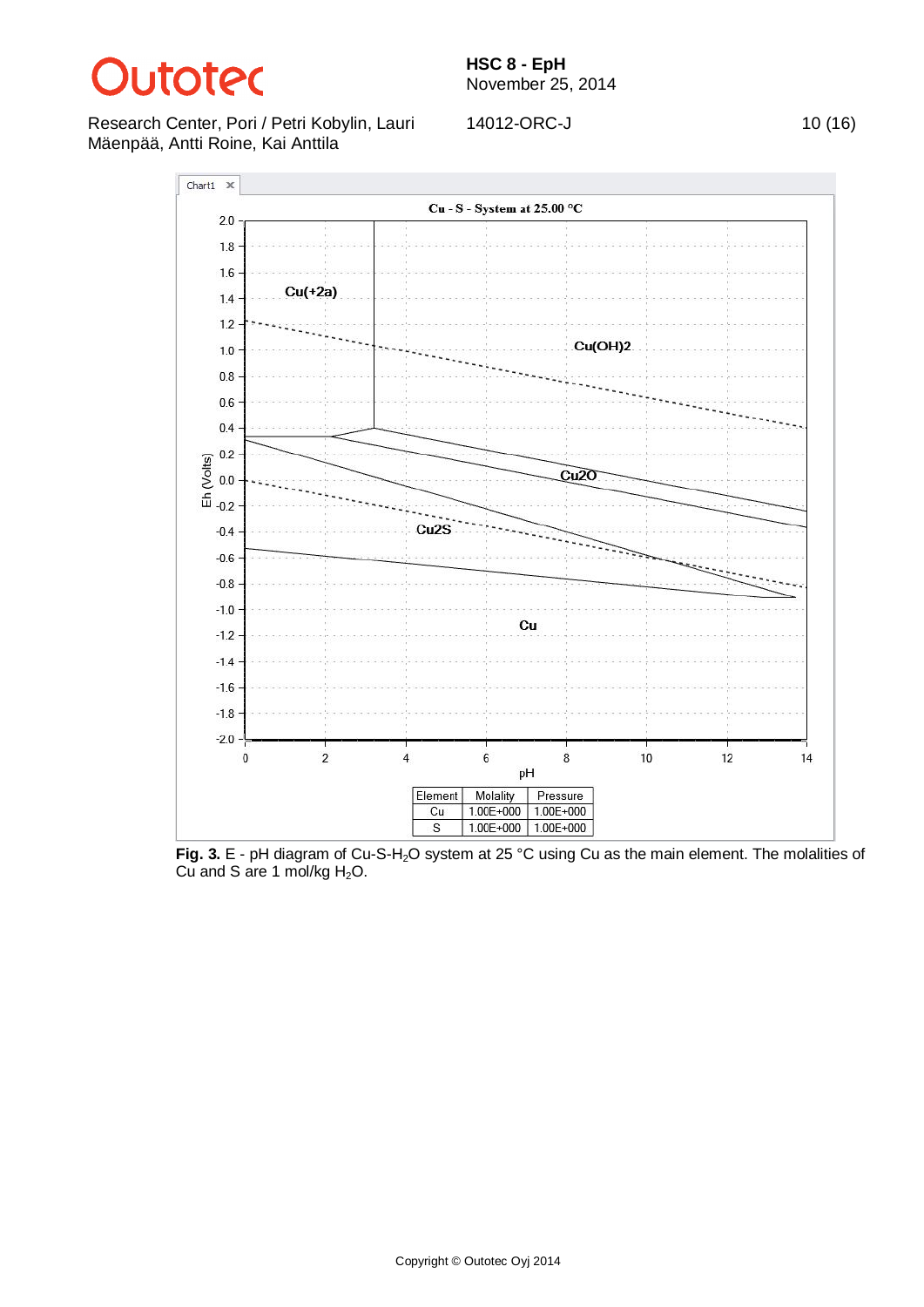

Research Center, Pori / Petri Kobylin, Lauri Mäenpää, Antti Roine, Kai Anttila

14012-ORC-J 11 (16)



Fig. 4. E - pH diagram of the S-Cu-H<sub>2</sub>O system at 25 °C using S as the main element. The molalities of Cu and S are 1 mol/kg  $H_2O$ .

Selecting **Format H2O Stability Lines** opens the format dialog, which makes it possible to modify the water stability lines formats and properties. NB! This dialog cannot be opened by double clicking the water stability lines.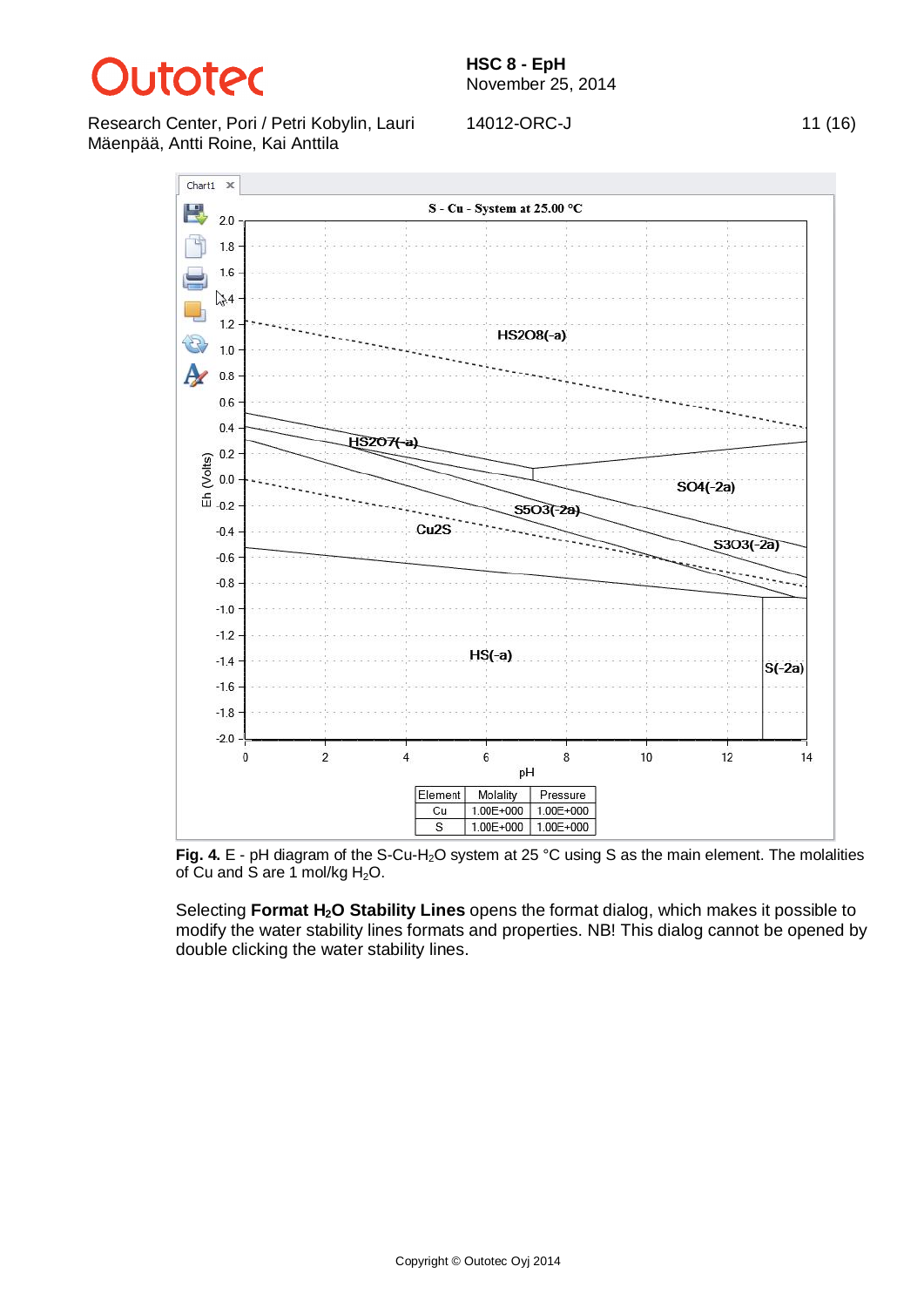

Research Center, Pori / Petri Kobylin, Lauri Mäenpää, Antti Roine, Kai Anttila

## **3. Scales**

|                                | Parameters and Axes |            |
|--------------------------------|---------------------|------------|
| Dielectric Constant            | 78.382              |            |
| AG of H2O                      | $-56678$            | kcal/mol   |
| Use Davies Method for Activity |                     |            |
| Ion Strength                   | 0.000               | mol/kg H2O |
| Correction Factor              | 1.000               |            |
| Diagram Axes<br>Min Fh         | $-2.000$            | $\sqrt{ }$ |
|                                |                     |            |
| Max Eh                         | 2.000               | V          |
| Min pH                         | 0.000               |            |
| Max pH                         | 14,000              |            |
|                                |                     |            |
| <b>Potential Scale</b>         |                     |            |

**Fig. 5.** Menu for formatting y-axis; note the different potential scale options.

The scale format dialog can be opened by clicking the **Parameters and Axis**, see **Fig. 5**. A special feature of the E - pH diagram scale dialog is the scale unit option. You can select between the Hydrogen, Saturated Calomel, and Ag / AgCl scales. The default scale is Hydrogen (Eh), which is used in the calculations. The difference between the Min and Max values must be at least 0.2 units.

## **4. Printing**

| Printer                                                                  |                                                                                 |
|--------------------------------------------------------------------------|---------------------------------------------------------------------------------|
| \\porsr006\PORPR017<br>۰                                                 |                                                                                 |
| Print<br>Setup                                                           | Ct-S-System at 25.00 °C<br>Сц - Б - Бучени at 25.00 °С<br>$\mathbf{r}$          |
| Header                                                                   | $\mathbf{u}$<br>$\mathbf{u}$<br>$\mathbf{u}$                                    |
| Cu - S - System at 25.00 °C<br>Font                                      | $+2 -$<br>$-0.0020$<br>Cu(OH)2<br>18                                            |
| Footer                                                                   | 11<br>16<br>$\mathbf{u}$                                                        |
| Font                                                                     | $\mathbb{R}$<br>Ex (Voins)<br>44                                                |
| Orientation                                                              | A0<br>Ou25<br>44                                                                |
| <b>O</b> Portrait                                                        | $\overline{a}$<br>$\overline{a}$                                                |
| Landscape<br>⊙                                                           | $14 -$<br>42<br>14                                                              |
| Margins                                                                  | $16 -$<br>$\alpha$                                                              |
| 25<br>$\div$                                                             | 48<br>×<br>$\mp$<br>$\overline{u}$<br>$^{12}$<br>×<br>$\ddot{\phantom{1}}$<br>× |
| $25\frac{A}{r}$<br>25<br>$\frac{A}{x}$                                   | testany.<br>Parsture<br>1996-000<br>$1200 - 200$<br>1 nor - no 1 nor - no       |
| $\frac{\text{A}}{\text{v}}$<br>25                                        |                                                                                 |
|                                                                          |                                                                                 |
| Content                                                                  |                                                                                 |
| Keep aspect ratio<br>$\overline{\mathbf{v}}$<br>Bitmap<br>$\circledcirc$ |                                                                                 |
| Use background fill<br>V<br>Vector                                       |                                                                                 |
| V Use graph fill                                                         |                                                                                 |
| Double resolution                                                        |                                                                                 |

**Fig. 6.** E - pH Diagram Print Dialog.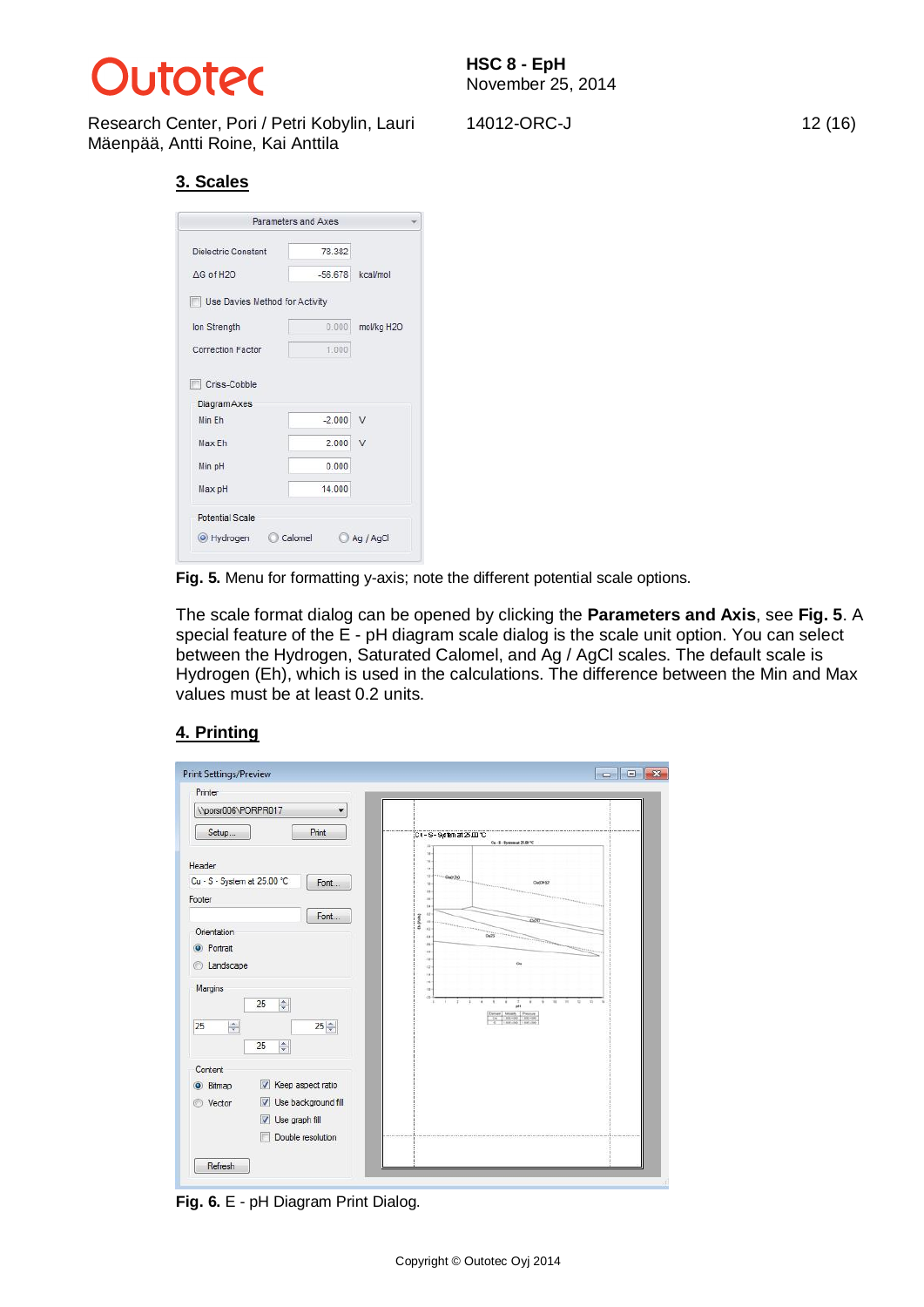

Research Center, Pori / Petri Kobylin, Lauri Mäenpää, Antti Roine, Kai Anttila

14012-ORC-J 13 (16)

You can open the Print dialog by clicking **Print**, see **Fig. 3**. This dialog allows the user to select margins and size of the diagram as well as the orientation, see **Fig. 6**.

#### **5. Other Options**

The default diagram font dialog can be opened by pressing **Font** or by selecting **Format Default Font** from the menu.

Selecting **Copy** as well as **Edit Copy** will copy the diagram into the Windows Clipboard, which makes it possible to paste the diagram into other Windows applications in Windows Metafile format. Selecting **Edit Copy All** will also copy the molality and pressure values into the diagram. **Edit Copy Special** will copy scaled diagrams.

Selecting **Save** or **File Save** will save the E - pH diagram in Windows Metafile format (\*.WMF). These diagrams cannot be read back to HSC.

Selecting **Menu** or **File Exit** will reactivate the Diagram Menu form, see **Fig. 3**. Selecting **Help** will open the HSC Help dialog.

#### **6. Example: Cu-S-H2O System**

The Cu-S and S-Cu diagrams are shown in **Fig. 3** and **Fig. 4**. These diagrams provide a lot of valuable information. For example, the dissolution behavior of copper can easily be estimated from **Fig. 3**. It is easy to see that in neutral and caustic solutions metallic copper is stable near zero potential values. It will form oxides in anode conditions ( $E > 0$ ) and sulfides in cathode conditions ( $E < 0$ ). However, it will dissolve as  $Cu(+2a)$  in acid conditions at the anode  $(E > 0)$  and precipitate on the cathode  $(E < 0)$  in metallic form.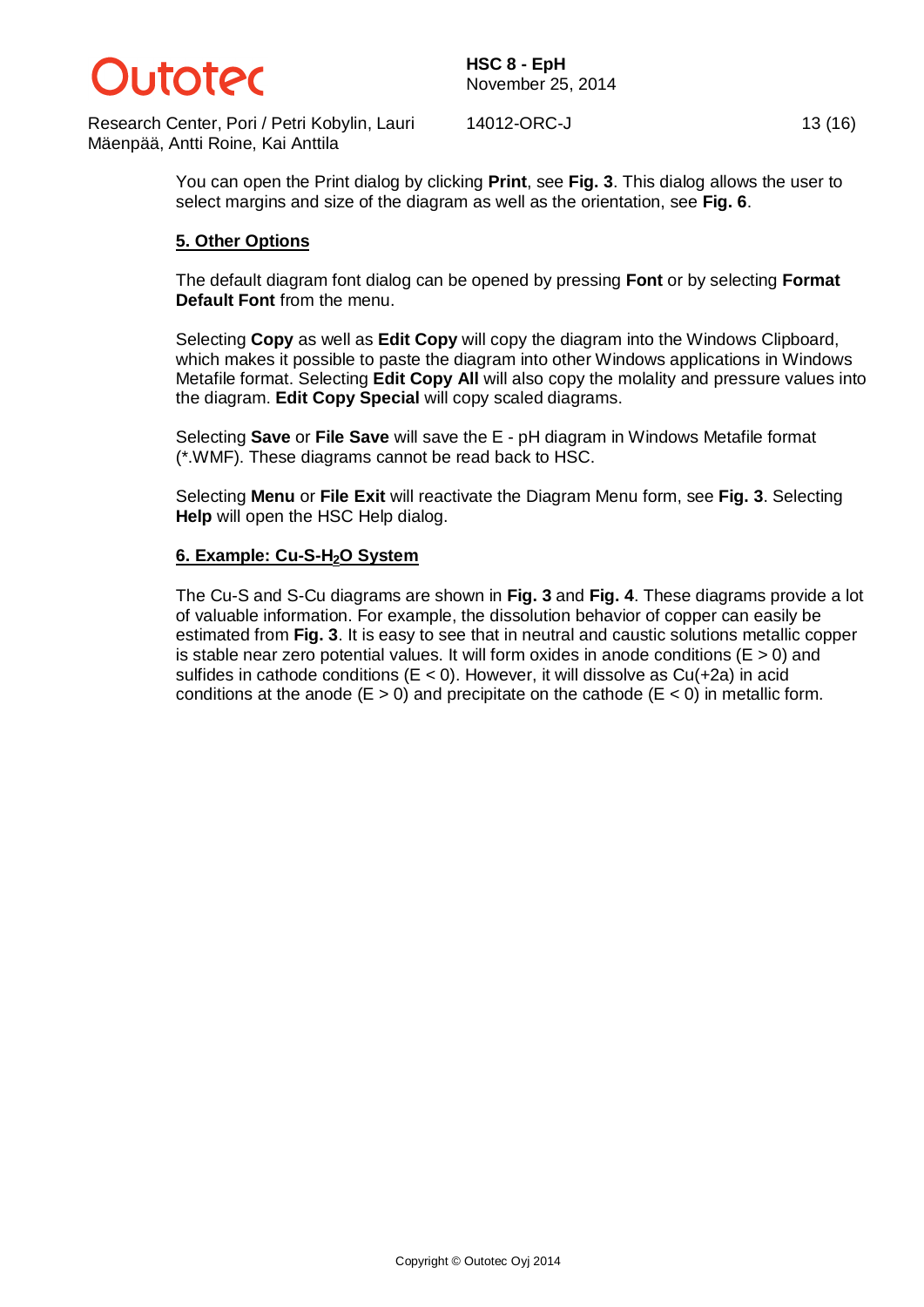## **Dutotec**

Research Center, Pori / Petri Kobylin, Lauri Mäenpää, Antti Roine, Kai Anttila

14012-ORC-J 14 (16)

## **17.5. Combined E - pH Diagrams**

This is not available in HSC 8.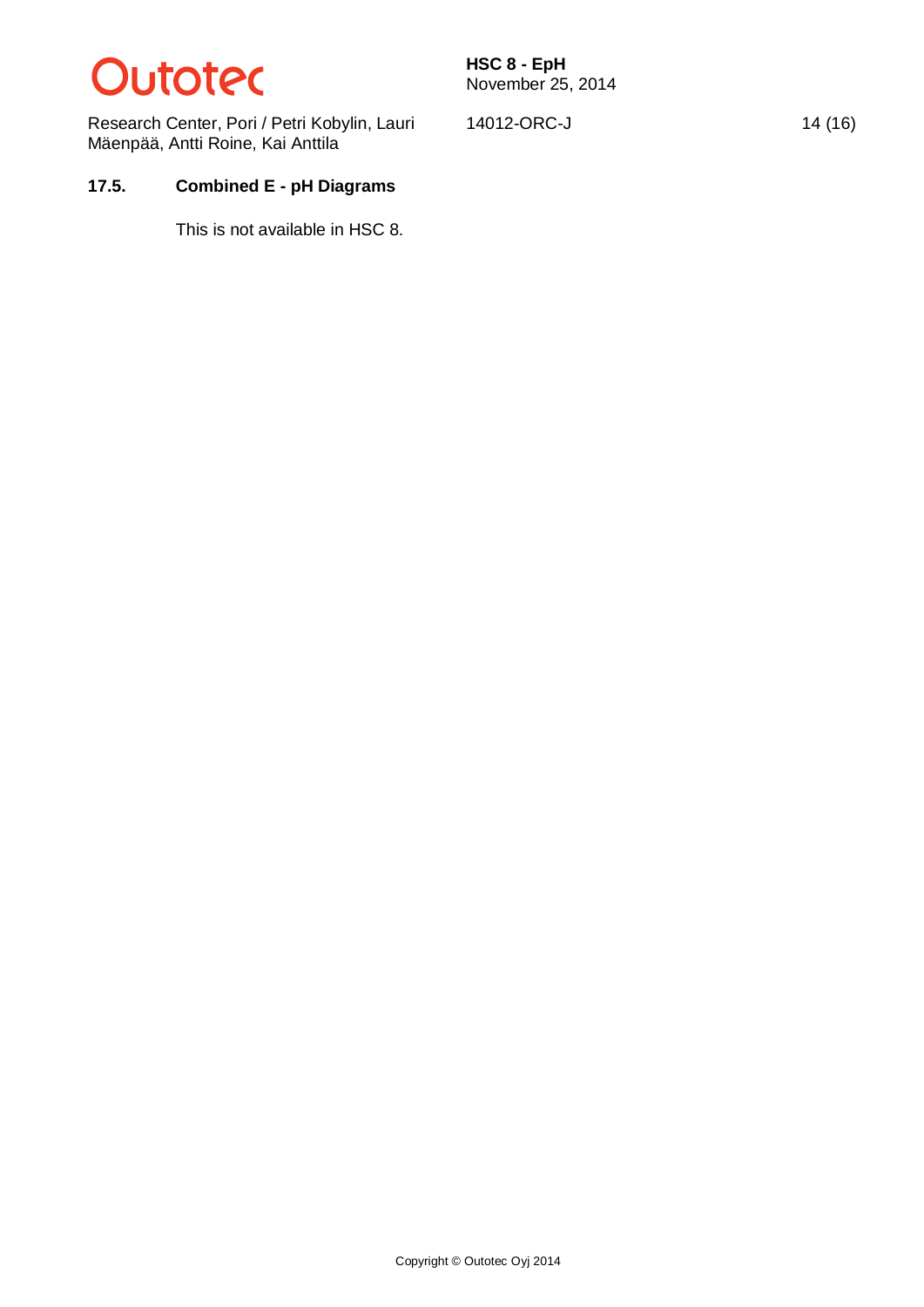

Research Center, Pori / Petri Kobylin, Lauri Mäenpää, Antti Roine, Kai Anttila

14012-ORC-J 15 (16)

#### **17.6. E - pH Diagrams in Practice**

The HSC EpH module enables fast and easy creation of Pourbaix diagrams for the required chemical system in user-specified conditions. These diagrams contain the basic information of the aqueous system in a compact and illustrative form. These diagrams have found many applications in corrosion engineering, geochemistry, and hydrometallurgy since the publication of the famous Pourbaix Atlas handbook<sup>1</sup>.

In hydrometallurgy, E - pH diagrams may be used, for example, to specify the conditions for selective leaching or precipitation. In corrosion engineering, they may be used to analyze the dissolution and passivation behavior of different metals in aqueous environments. These diagrams may also be used to illustrate the chemical behavior of different ions in aqueous solutions.

Geochemists use Pourbaix diagrams quite frequently to study the weathering process and chemical sedimentation. The weathering process is used to predict what will happen to a mineral exposed to acid oxidizing conditions at high temperature and pressure. Pourbaix diagrams can also be used to estimate the conditions needed to form certain sediments and other minerals<sup>7</sup> in the geological past.

Some application examples of the EpH module and Pourbaix diagrams are given in Chapter 18.